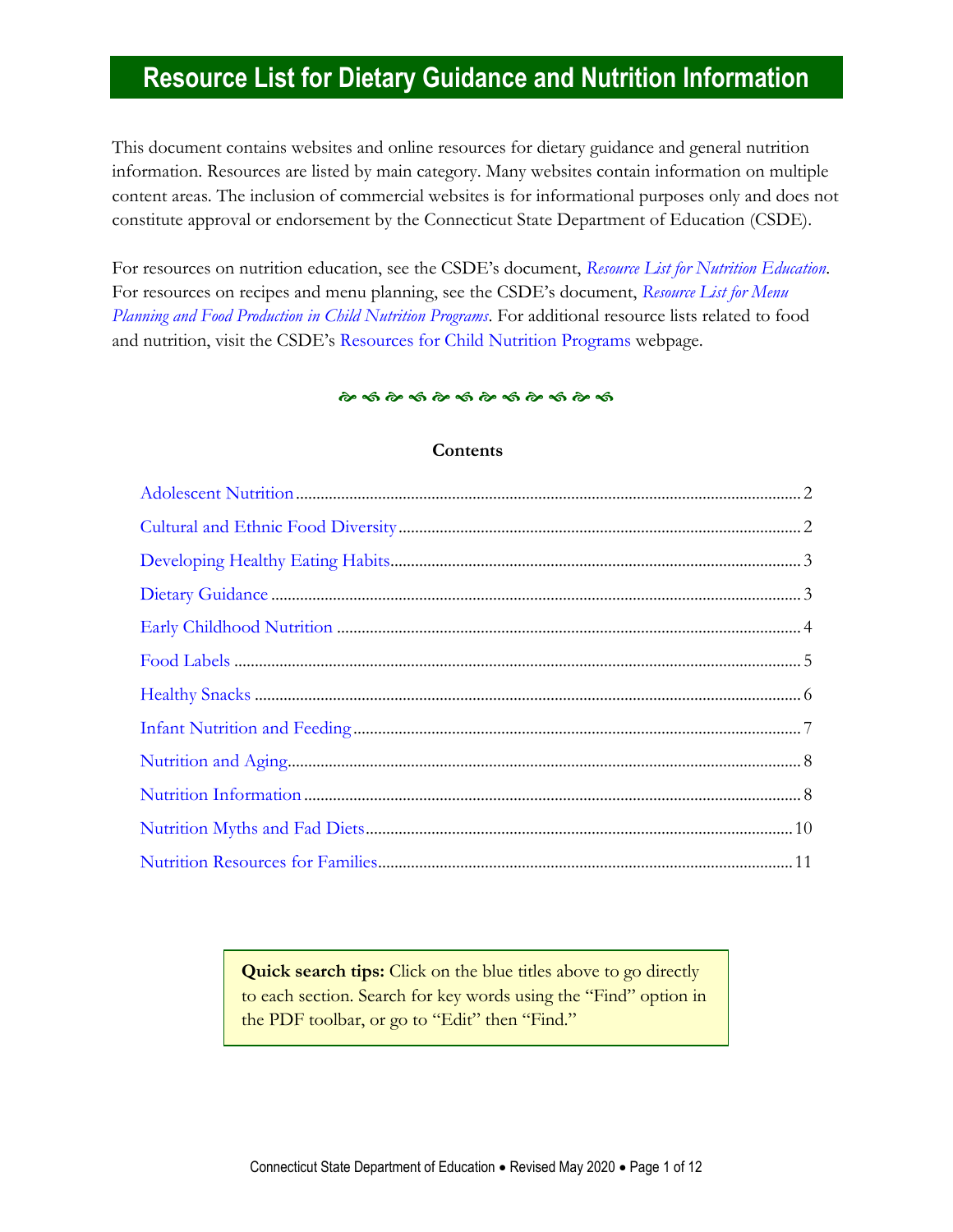### <span id="page-1-0"></span>**Adolescent Nutrition**

- A Teenager's Nutritional Needs (American Academy of Pediatrics): [https://www.healthychildren.org/English/ages-stages/teen/nutrition/Pages/A-Teenagers-](https://www.healthychildren.org/English/ages-stages/teen/nutrition/Pages/A-Teenagers-Nutritional-Needs.aspx)[Nutritional-Needs.aspx](https://www.healthychildren.org/English/ages-stages/teen/nutrition/Pages/A-Teenagers-Nutritional-Needs.aspx)
- Nutrition in Adolescence (U.S. Department of Health & Human Services): [https://www.hhs.gov/ash/oah/adolescent-development/physical-health-and-nutrition/healthy](https://www.hhs.gov/ash/oah/adolescent-development/physical-health-and-nutrition/healthy-behavior/nutrition-in-adolescence/index.html)[behavior/nutrition-in-adolescence/index.html](https://www.hhs.gov/ash/oah/adolescent-development/physical-health-and-nutrition/healthy-behavior/nutrition-in-adolescence/index.html)
- Take Charge of Your Health: A Guide for Teenagers (National Institute of Diabetes and Digestive and Kidney Diseases): [https://www.niddk.nih.gov/health-information/weight](https://www.niddk.nih.gov/health-information/weight-management/take-charge-health-guide-teenagers)[management/take-charge-health-guide-teenagers](https://www.niddk.nih.gov/health-information/weight-management/take-charge-health-guide-teenagers)
- Teen Nutrition (USDA National Agricultural Library, Food and Nutrition, Information Center): <https://www.nal.usda.gov/fnic/teen-nutrition>
- Teens (USDA Nutrition.gov):<https://www.nutrition.gov/topics/audience/teens>
- Teens Choose MyPlate (USDA Choose MyPlate): <https://www.choosemyplate.gov/browse-by-audience/view-all-audiences/students/teens>

### **Cultural and Ethnic Food Diversity**

- A Celebration of Culture: A Food Guide for Educators (Dairy Council of California): <https://www.healthyeating.org/Portals/0/Documents/Tip%20Sheets/CulturalFoodGuide.pdf>
- Cultural and Ethnic Food and Nutrition Education Materials: A Resource List for Educators (USDA National Agricultural Library, Food and Nutrition, Information Center): [https://www.nal.usda.gov/sites/default/files/fnic\\_uploads/ethnic.pdf](https://www.nal.usda.gov/sites/default/files/fnic_uploads/ethnic.pdf)
- Cultural Diversity: Approaching Families though their Food (National Center for Education in Maternal and Child Health): [https://www.ncemch.org/NCEMCH](https://www.ncemch.org/NCEMCH-publications/CelebratingDiversity.pdf)[publications/CelebratingDiversity.pdf](https://www.ncemch.org/NCEMCH-publications/CelebratingDiversity.pdf)
- Ethnic and Cultural Resources (USDA National Agricultural Library, Food and Nutrition, Information Center):<https://www.nal.usda.gov/fnic/ethnic-and-cultural-resources-0>
- Ethnic Foods Market (Agricultural Marketing Resource Center): <https://www.agmrc.org/markets-industries/food/ethnic-foods-market>
- Ethnic/Cultural Food Pyramids (USDA National Agricultural Library, Food and Nutrition, Information Center):<https://www.nal.usda.gov/fnic/ethniccultural-food-pyramids>
- Heart-Healthy Cooking: Healthy Latino Recipes, Home Cooking African American Style, American Indian/Alaska Native Recipes, Vietnamese Community Recipes, and Filipino Community Recipes (National Institutes of Health, National Heart, Lung and Blood Institute): <https://healthyeating.nhlbi.nih.gov/>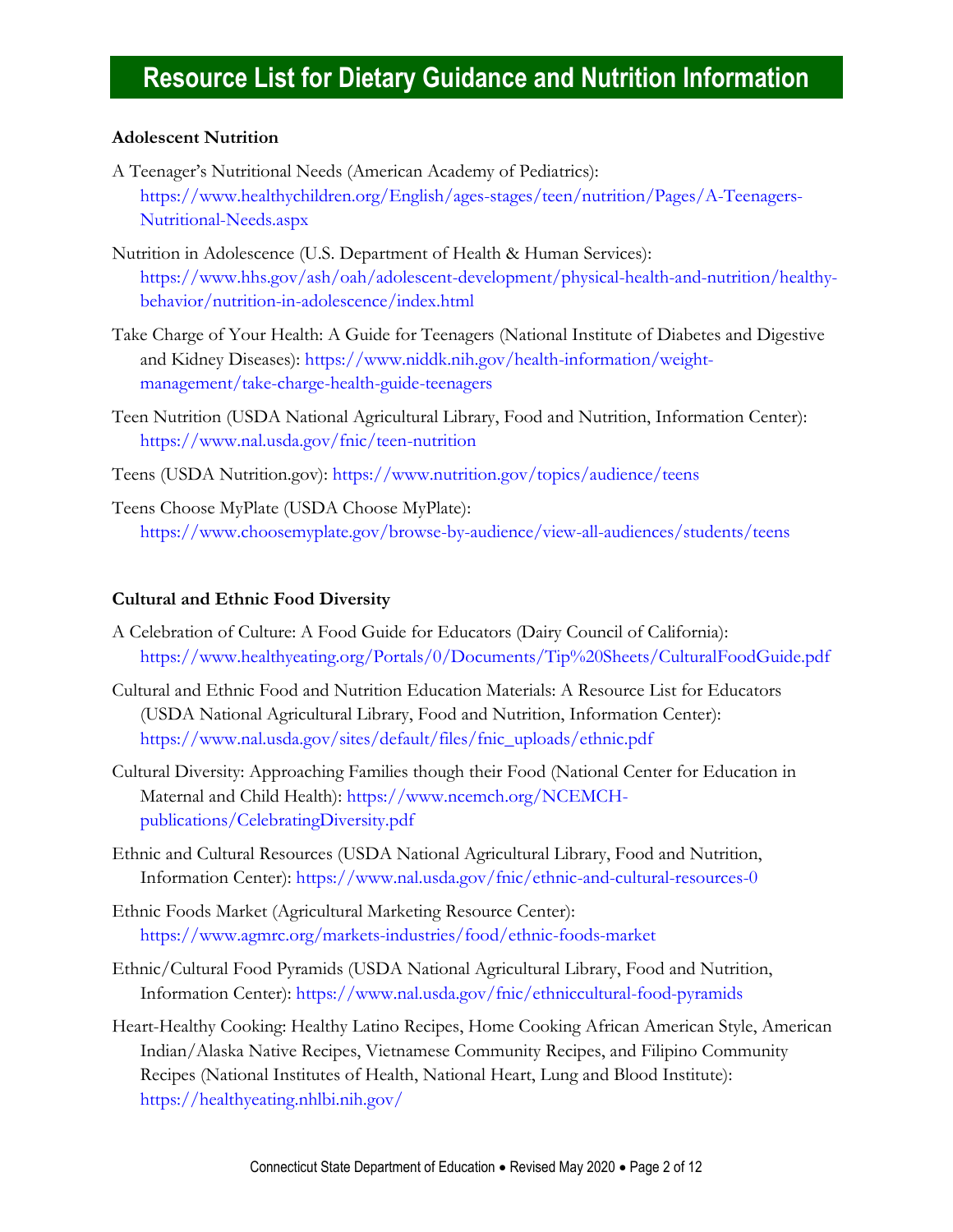### <span id="page-2-0"></span>**Developing Healthy Eating Habits**

- 10 Tips: Build a Healthy Meal (USDA): <https://www.choosemyplate.gov/ten-tips-build-healthy-meal>
- 10 Tips: Choose Myplate (USDA): <https://www.choosemyplate.gov/ten-tips-choose-myplate>
- Bright Futures in Practice: Nutrition (National Center for Education in Maternal and Child Health): <https://www.brightfutures.org/nutrition/>
- Choose MyPlate (USDA):<https://www.choosemyplate.gov/>
- Ellyn Satter Institute:<https://www.ellynsatterinstitute.org/>
- Family Style Dining Toolkit (Nemours): <https://healthykidshealthyfuture.org/links/family-style-dining-now-available/>
- Helping Children Be Good Eaters (Ellyn Satter Institute): [https://www.ellynsatterinstitute.org/wp](https://www.ellynsatterinstitute.org/wp-content/uploads/2016/11/Handout-HelpingChildrenBeGoodEaters-Child-Care-2013.pdf)[content/uploads/2016/11/Handout-HelpingChildrenBeGoodEaters-Child-Care-2013.pdf](https://www.ellynsatterinstitute.org/wp-content/uploads/2016/11/Handout-HelpingChildrenBeGoodEaters-Child-Care-2013.pdf)
- MyPlate Daily Checklist (USDA): [https://choosemyplate](https://choosemyplate-prod.azureedge.net/sites/default/files/myplate/checklists/MyPlateDailyChecklist_2200cals_Age14plus.pdf)[prod.azureedge.net/sites/default/files/myplate/checklists/MyPlateDailyChecklist\\_2200cals\\_Ag](https://choosemyplate-prod.azureedge.net/sites/default/files/myplate/checklists/MyPlateDailyChecklist_2200cals_Age14plus.pdf) [e14plus.pdf](https://choosemyplate-prod.azureedge.net/sites/default/files/myplate/checklists/MyPlateDailyChecklist_2200cals_Age14plus.pdf)
- MyPlate Tip Sheets (USDA):<https://www.choosemyplate.gov/resources/myplate-10-tips>

For resources on nutrition education, see the CSDE's document, *[Resource List for Nutrition Education](https://portal.ct.gov/-/media/SDE/Nutrition/Resources/ResourcesNutritionEducation.pdf)*.

#### **Dietary Guidance**

- Dietary Guidance (USDA National Agricultural Library, Food and Nutrition, Information Center): <https://www.nal.usda.gov/fnic/dietary-guidance-0>
- Dietary Guidelines (USDA Choose MyPlate): <https://www.choosemyplate.gov/eathealthy/dietary-guidelines>
- Dietary Guidelines for Americans (USDA and U.S. Department of Health and Human Services): <https://www.dietaryguidelines.gov/>
- Dietary Recommendations for Children and Adolescents: A Guide for Practitioners (American Academy of Pediatrics ): <https://pediatrics.aappublications.org/content/117/2/544>
- Dietary Recommendations for Healthy Children (American Heart Association): [https://www.heart.org/en/healthy-living/healthy-eating/eat-smart/nutrition-basics/dietary](https://www.heart.org/en/healthy-living/healthy-eating/eat-smart/nutrition-basics/dietary-recommendations-for-healthy-children)[recommendations-for-healthy-children](https://www.heart.org/en/healthy-living/healthy-eating/eat-smart/nutrition-basics/dietary-recommendations-for-healthy-children)
- Dietary Reference Intakes (National Institutes of Health, Office of Dietary Supplements): [https://ods.od.nih.gov/Health\\_Information/Dietary\\_Reference\\_Intakes.aspx](https://ods.od.nih.gov/Health_Information/Dietary_Reference_Intakes.aspx)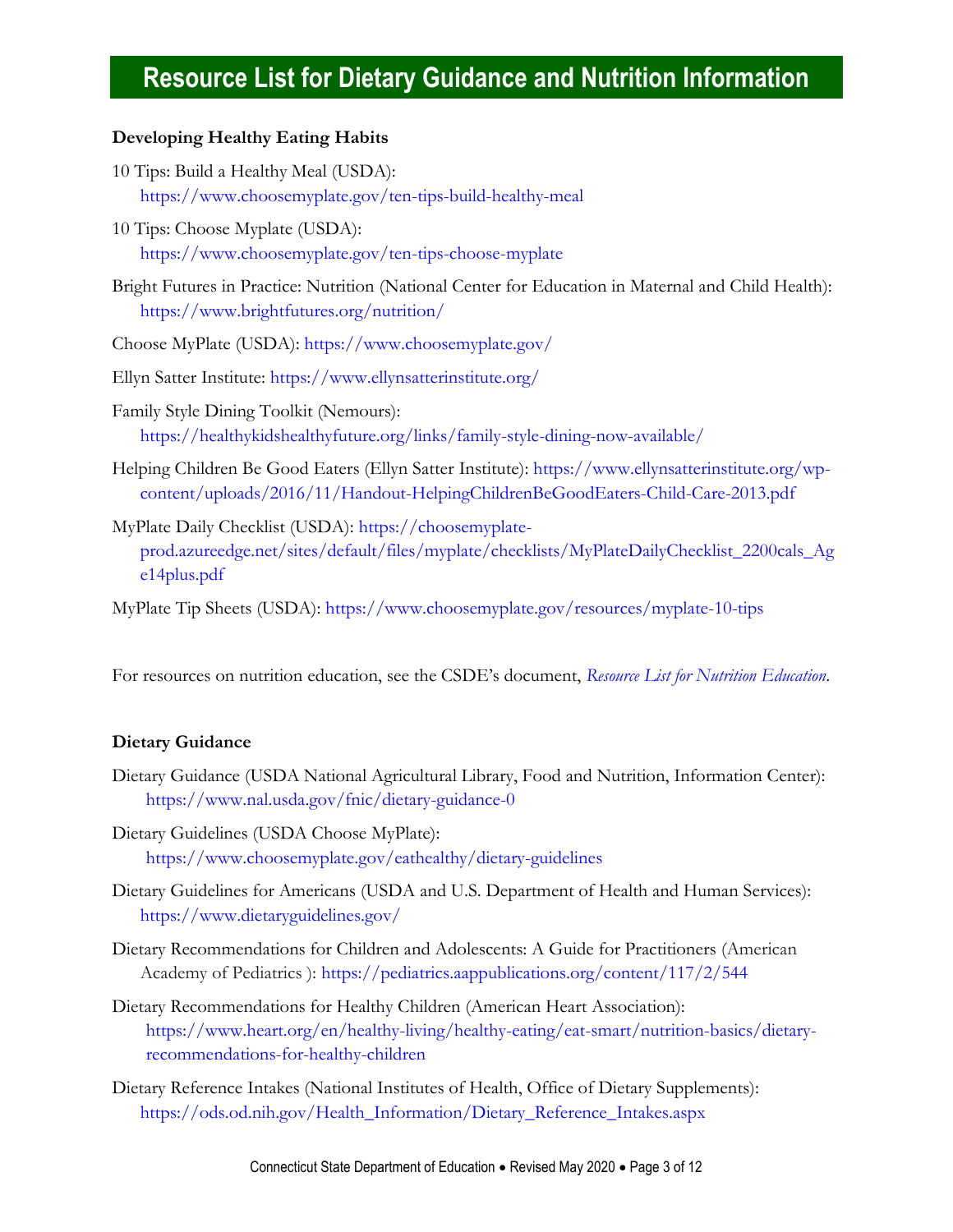- Dietary Sugars Intake and Cardiovascular Health: A Scientific Statement from the American Heart Association (American Heart Association): <https://www.ahajournals.org/doi/full/10.1161/circulationaha.109.192627>
- Healthy People (U.S. Department of Health and Human Services):<https://www.healthypeople.gov/>
- Position and Practice Papers (Academy of Nutrition and Dietetics): <https://www.eatrightpro.org/practice/position-and-practice-papers/position-papers>

#### <span id="page-3-0"></span>**Early Childhood Nutrition**

- Caring for Connecticut's Children: Handbooks for Parents and Caregivers of Young Children Volumes One and Two (Child Health and Development Institute of Connecticut): [https://www.chdi.org/publications/resources/caring-connecticuts-children-handbooks-parents](https://www.chdi.org/publications/resources/caring-connecticuts-children-handbooks-parents-and-caregivers-young-children/)[and-caregivers-young-children/](https://www.chdi.org/publications/resources/caring-connecticuts-children-handbooks-parents-and-caregivers-young-children/)
- Children's Nutrition Research Center (Baylor College of Medicine, Texas): [https://www.bcm.edu/departments/pediatrics/sections-divisions-centers/childrens-nutrition](https://www.bcm.edu/departments/pediatrics/sections-divisions-centers/childrens-nutrition-research-center/)[research-center/](https://www.bcm.edu/departments/pediatrics/sections-divisions-centers/childrens-nutrition-research-center/)
- Feeding Young Children in Group Settings (University of Idaho): <http://www.cals.uidaho.edu/feeding/>
- Growth Charts (Centers for Disease Control and Prevention (CDC)): <https://www.cdc.gov/growthcharts/>
- Kids Health (The Nemours Foundation):<https://kidshealth.org/>
- Making Food Healthy and Safe for Children: How to Meet the Caring for Our Children: National Health and Safety Performance Standards; Guidelines for Early Care and Education Programs, Second Edition (The National Training Institute for Child Care Health Consultants, Department of Maternal and Child Health, The University of North Carolina at Chapel Hill): [https://www.ncemch.org/child-care-health-consultants/Part2/2-](https://www.ncemch.org/child-care-health-consultants/Part2/2-8_making_food_healthy_and_safe.pdf) [8\\_making\\_food\\_healthy\\_and\\_safe.pdf](https://www.ncemch.org/child-care-health-consultants/Part2/2-8_making_food_healthy_and_safe.pdf)
- Mealtime Memo for Child Care (Institute of Child Nutrition (ICN)): [https://theicn.org/icn](https://theicn.org/icn-resources-a-z/mealtime-memo/)[resources-a-z/mealtime-memo/](https://theicn.org/icn-resources-a-z/mealtime-memo/)
- National Center for Education in Maternal and Child Health (U.S. Department of Health and Human Services): <https://www.ncemch.org/>
- National Center on Early Childhood Health and Wellness (U.S. Department of Health and Human Services): [https://eclkc.ohs.acf.hhs.gov/about-us/article/national-center-early-childhood](https://eclkc.ohs.acf.hhs.gov/about-us/article/national-center-early-childhood-health-wellness-ncechw)[health-wellness-ncechw](https://eclkc.ohs.acf.hhs.gov/about-us/article/national-center-early-childhood-health-wellness-ncechw)
- Preschool Nutrition (USDA National Agricultural Library, Food and Nutrition, Information Center):<https://www.nal.usda.gov/fnic/preschool-nutrition>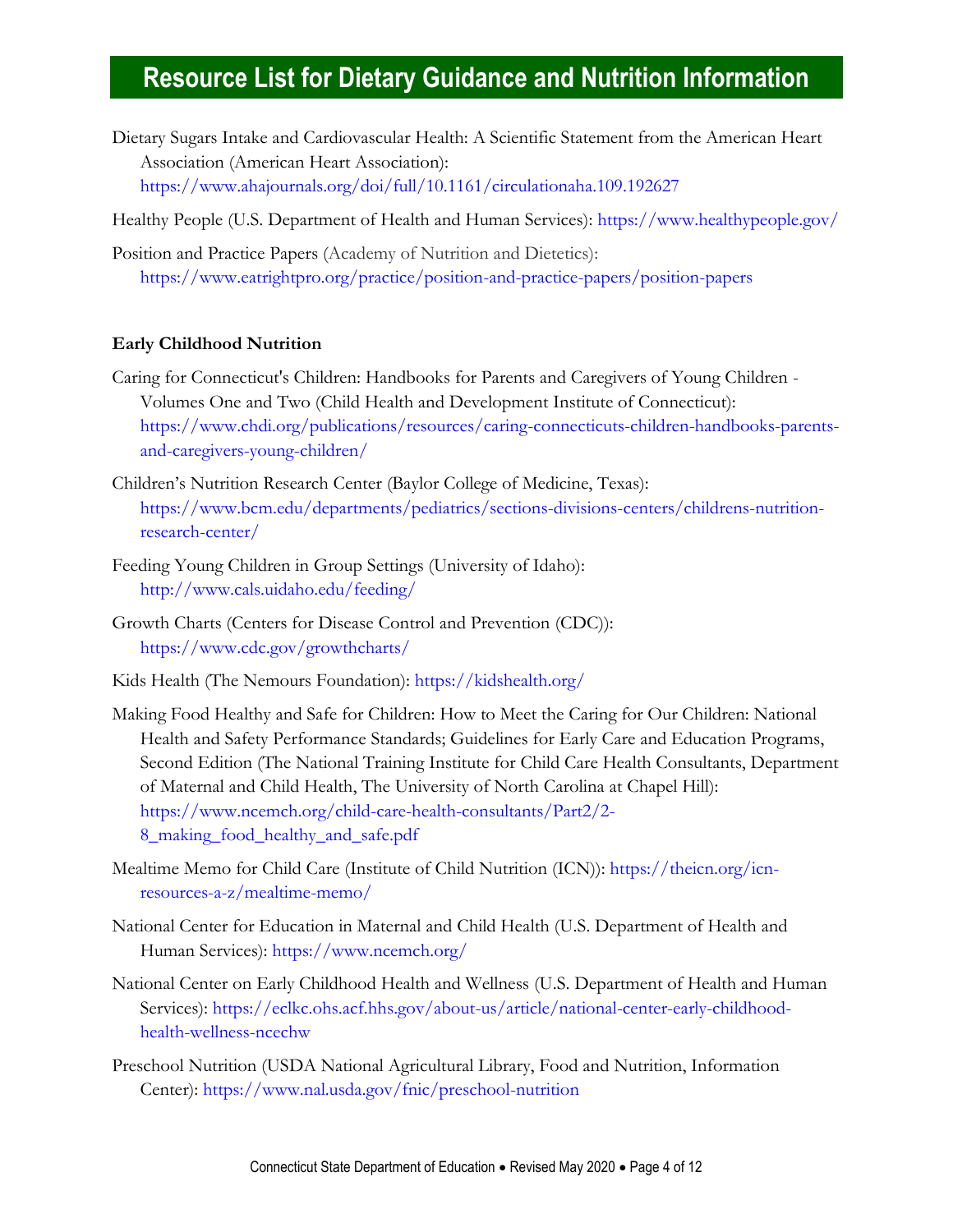- Toddler Nutrition (USDA National Agricultural Library, Food and Nutrition, Information Center): <https://www.nal.usda.gov/fnic/toddler-nutrition>
- Toddler Nutrition and Health Resource List (USDA National Agricultural Library, Food and Nutrition, Information Center): [https://www.nal.usda.gov/sites/default/files/fnic\\_uploads/toddler.pdf](https://www.nal.usda.gov/sites/default/files/fnic_uploads/toddler.pdf)
- WIC Works Resource System (USDA):<https://wicworks.fns.usda.gov/>

For resources on the Child and Adult Care Food Program (CACFP), see the CSDE's document, *[Resource List for Child Nutrition Programs](https://portal.ct.gov/-/media/SDE/Nutrition/Resources/ResourcesChildNutritionPrograms.pdf)*.

### <span id="page-4-0"></span>**Food Labels**

- Figuring Out Food Labels (The Nemours Foundation): <https://kidshealth.org/en/parents/food-labels.html>
- Food Labeling & Nutrition (Food and Drug Administration (FDA)): <https://www.fda.gov/food/food-labeling-nutrition>
- Food Labeling (USDA National Agricultural Library, Food and Nutrition, Information Center): <https://www.nal.usda.gov/fnic/food-labeling>
- Food Labeling Fact Sheets (USDA Food Safety and Inspection Service): [https://www.fsis.usda.gov/wps/portal/fsis/topics/food-safety-education/get-answers/food](https://www.fsis.usda.gov/wps/portal/fsis/topics/food-safety-education/get-answers/food-safety-fact-sheets/food-labeling)[safety-fact-sheets/food-labeling](https://www.fsis.usda.gov/wps/portal/fsis/topics/food-safety-education/get-answers/food-safety-fact-sheets/food-labeling)
- Food Labeling Regulations, Title 21, Part 101 (FDA): [https://www.ecfr.gov/cgi-bin/text](https://www.ecfr.gov/cgi-bin/text-idx?SID=f12de7d8f0589e4ef37f43b4d0c7415f&mc=true&tpl=/ecfrbrowse/Title21/21cfrv2_02.tpl#0)[idx?SID=f12de7d8f0589e4ef37f43b4d0c7415f&mc=true&tpl=/ecfrbrowse/Title21/21cfrv2\\_02](https://www.ecfr.gov/cgi-bin/text-idx?SID=f12de7d8f0589e4ef37f43b4d0c7415f&mc=true&tpl=/ecfrbrowse/Title21/21cfrv2_02.tpl#0) .tpl $\#0$
- Food Labels (USDA Nutrition.gov): <https://www.nutrition.gov/topics/shopping-cooking-and-food-safety/food-labels>
- Food Product Dating (USDA Food Safety and Inspection Service): [https://www.fsis.usda.gov/wps/portal/fsis/topics/food-safety-education/get-answers/food](https://www.fsis.usda.gov/wps/portal/fsis/topics/food-safety-education/get-answers/food-safety-fact-sheets/food-labeling/food-product-dating/food-product-dating)[safety-fact-sheets/food-labeling/food-product-dating/food-product-dating](https://www.fsis.usda.gov/wps/portal/fsis/topics/food-safety-education/get-answers/food-safety-fact-sheets/food-labeling/food-product-dating/food-product-dating)
- General Information and Resources for Food Labeling (USDA National Agricultural Library, Food and Nutrition, Information Center): [https://www.nal.usda.gov/fnic/general-information-and](https://www.nal.usda.gov/fnic/general-information-and-resources-food-labeling)[resources-food-labeling](https://www.nal.usda.gov/fnic/general-information-and-resources-food-labeling)
- Guidance for Industry: A Food Labeling Guide (FDA): [https://www.fda.gov/regulatory](https://www.fda.gov/regulatory-information/search-fda-guidance-documents/guidance-industry-food-labeling-guide)[information/search-fda-guidance-documents/guidance-industry-food-labeling-guide](https://www.fda.gov/regulatory-information/search-fda-guidance-documents/guidance-industry-food-labeling-guide)
- How to Understand and Use the Nutrition Facts Label (FDA): [https://www.fda.gov/food/new](https://www.fda.gov/food/new-nutrition-facts-label/how-understand-and-use-nutrition-facts-label)[nutrition-facts-label/how-understand-and-use-nutrition-facts-label](https://www.fda.gov/food/new-nutrition-facts-label/how-understand-and-use-nutrition-facts-label)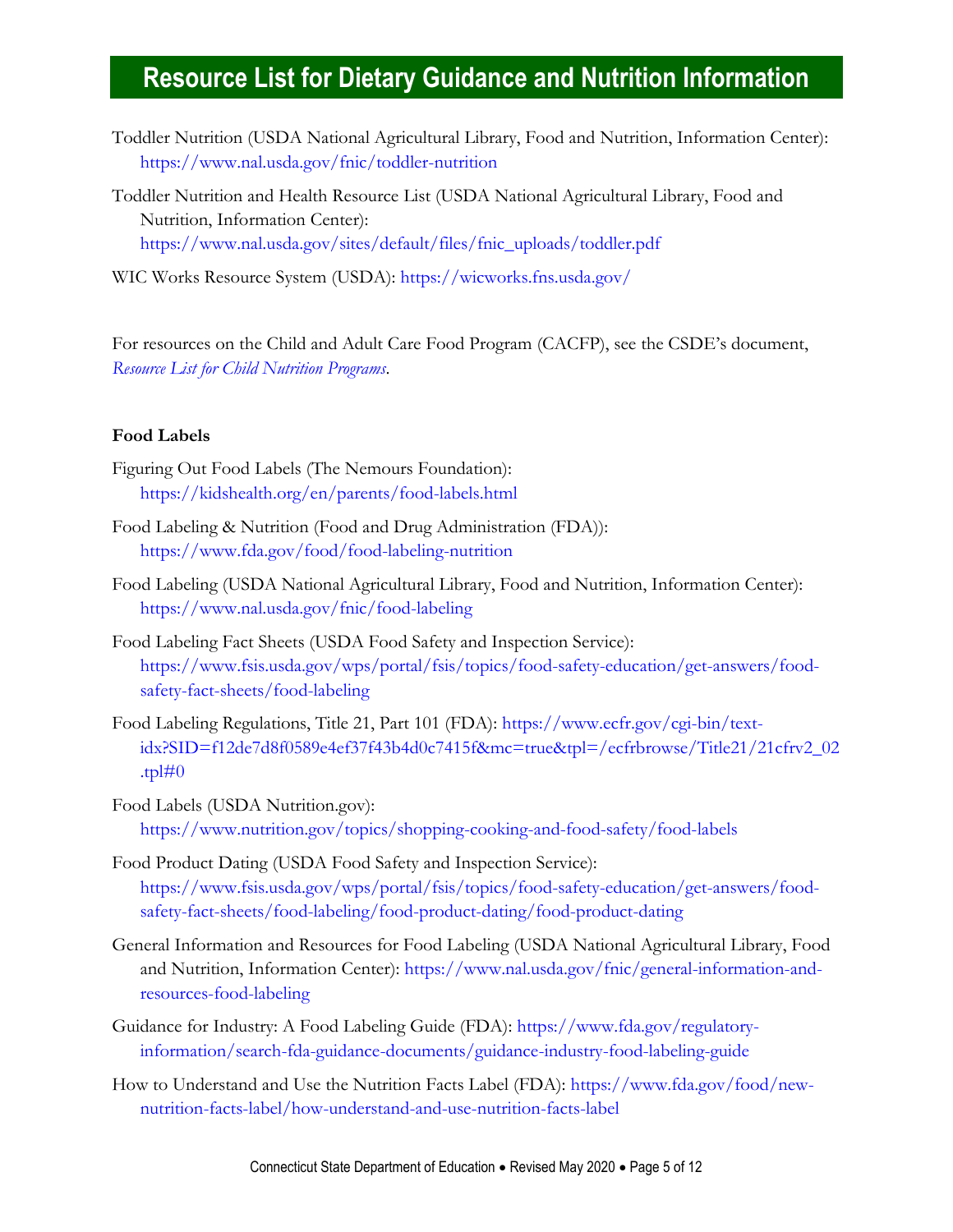- Label Claims for Conventional Foods and Dietary Supplements (FDA): [https://www.fda.gov/food/food-labeling-nutrition/label-claims-conventional-foods-and](https://www.fda.gov/food/food-labeling-nutrition/label-claims-conventional-foods-and-dietary-supplements)[dietary-supplements](https://www.fda.gov/food/food-labeling-nutrition/label-claims-conventional-foods-and-dietary-supplements)
- Labeling & Nutrition Guidance Documents & Regulatory Information Nutrition Facts Label Brochure (FDA): [https://www.fda.gov/food/guidance-documents-regulatory-information](https://www.fda.gov/food/guidance-documents-regulatory-information-topic-food-and-dietary-supplements/labeling-nutrition-guidance-documents-regulatory-information)[topic-food-and-dietary-supplements/labeling-nutrition-guidance-documents-regulatory](https://www.fda.gov/food/guidance-documents-regulatory-information-topic-food-and-dietary-supplements/labeling-nutrition-guidance-documents-regulatory-information)[information](https://www.fda.gov/food/guidance-documents-regulatory-information-topic-food-and-dietary-supplements/labeling-nutrition-guidance-documents-regulatory-information)
- National Organic Program (NOP) (USDA Agricultural Research Service): <https://www.ams.usda.gov/about-ams/programs-offices/national-organic-program>
- Nutrient Content Claims (FDA): <https://www.fda.gov/food/food-labeling-nutrition/nutrient-content-claims>
- Nutrition Facts Label Programs and Materials (FDA): <https://www.fda.gov/food/food-labeling-nutrition/nutrition-education-resources-materials>
- Reference Amounts Customarily Consumed per Eating Occasion (RACC) (Section 101.12 of Title 21 Food and Drug Regulations): <https://www.accessdata.fda.gov/scripts/cdrh/cfdocs/cfcfr/cfrsearch.cfm?fr=101.12>
- Search for FDA Guidance Documents (FDA): <https://www.fda.gov/regulatory-information/search-fda-guidance-documents>
- Teens Health: What Do Food Labels Really Say? (The Nemours Foundation): <https://kidshealth.org/en/teens/food-labels.html>
- Using the Nutrition Facts Label in the CACFP (USDA): <https://www.fns.usda.gov/tn/using-nutrition-facts-label-cacfp>

### <span id="page-5-0"></span>**Healthy Snacks**

- 10 Tips: MyPlate Snack Tips for Parents (USDA Choose MyPlate): <https://choosemyplate-prod.azureedge.net/ten-tips-snack-tips-for-parents>
- 25 Healthy Snacks for Kids (Academy of Nutrition and Dietetics): <https://www.eatright.org/food/planning-and-prep/snack-and-meal-ideas>
- Discover MyPlate: Look and Cook Recipes (USDA): <https://www.fns.usda.gov/tn/discover-myplate-look-and-cook-recipes>
- Healthy School Snacks (Action for Healthy Kids): [https://www.actionforhealthykids.org/wp](https://www.actionforhealthykids.org/wp-content/uploads/2019/11/TS_Snacks_v3.pdf)[content/uploads/2019/11/TS\\_Snacks\\_v3.pdf](https://www.actionforhealthykids.org/wp-content/uploads/2019/11/TS_Snacks_v3.pdf)
- Healthy School Snacks (Center for Science in the Public Interest): <https://cspinet.org/protecting-our-health/nutrition/healthy-school-snacks>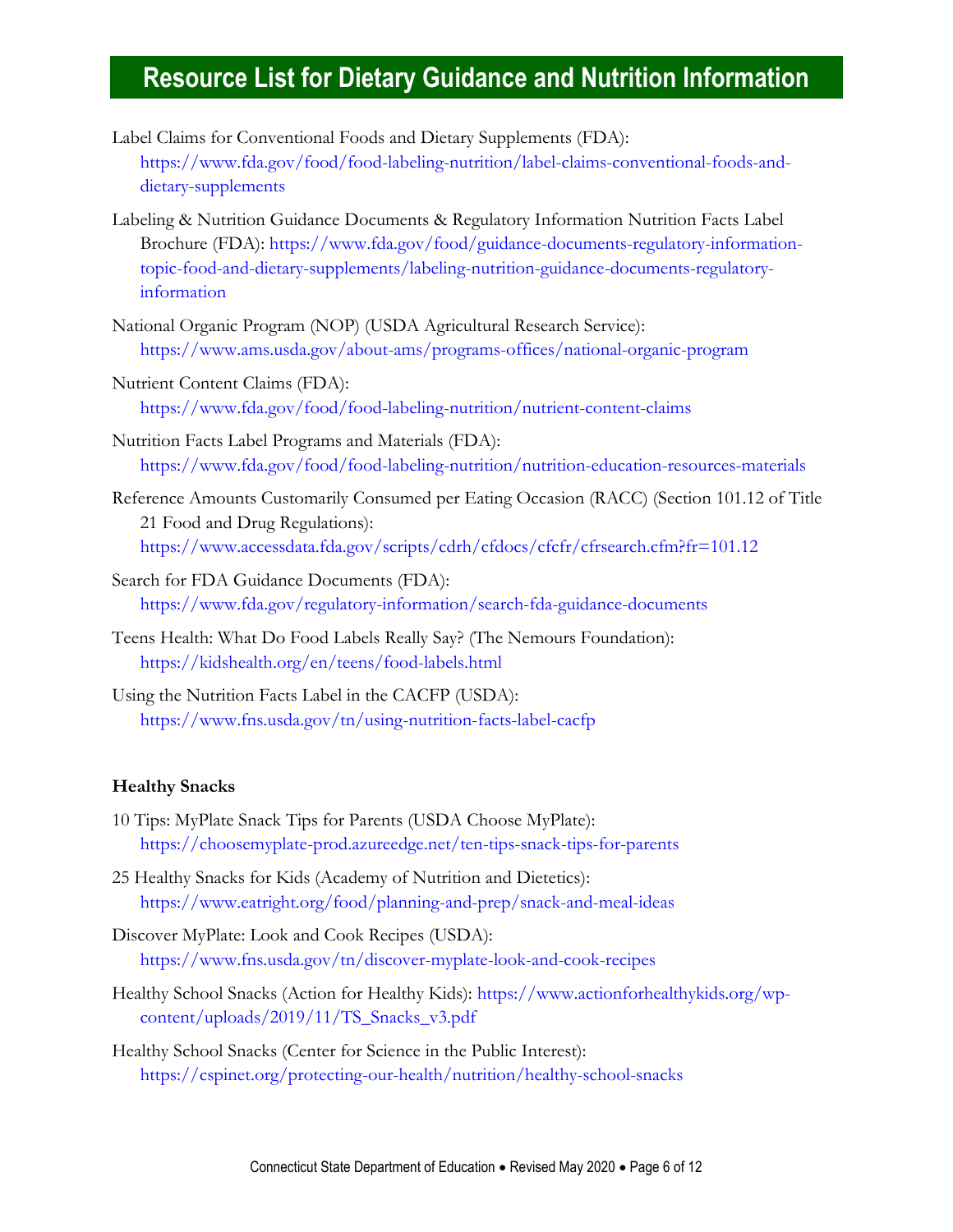- Kid-friendly Healthy Snack Recipes (Dairy Council of California): <https://www.healthyeating.org/Healthy-Kids/Kid-Friendly-Recipes/Snacks>
- Make Small Changes: Snacks (USDA Choose MyPlate): <https://choosemyplate-prod.azureedge.net/node/5763>
- Snack Recipes (USDA MyPlate Kitchen): [https://choosemyplate](https://choosemyplate-prod.azureedge.net/myplatekitchen/recipes?f%5B0%5D=course%3A125&node=1)[prod.azureedge.net/myplatekitchen/recipes?f%5B0%5D=course%3A125&node=1](https://choosemyplate-prod.azureedge.net/myplatekitchen/recipes?f%5B0%5D=course%3A125&node=1)
- Suggestions for Nutritious Snacks (Texas Department of Agriculture): <http://www.squaremeals.org/Portals/8/files/publications/Nutritious%20Snack%20Broch2.pdf>

### **Infant Nutrition and Feeding**

- 10 Steps to Breastfeeding Friendly Child Care Centers Resource Kit (Wisconsin Department of Health Services):<https://www.dhs.wisconsin.gov/publications/p0/p00022.pdf>
- Breastfeeding (Centers for Disease Control and Prevention): <https://www.cdc.gov/breastfeeding/index.htm>
- Breastfeeding and Infant Nutrition in Child Care (Cooperative Extension): <https://childcare.extension.org/breastfeeding-and-infant-nutrition-in-child-care/>
- Breastfeeding Friendly Child Care Centers (New York State Department of Health): <https://www.health.ny.gov/prevention/nutrition/cacfp/breastfeedingspon.htm>
- Feeding Infants in CACFP Child Care Programs (CSDE): <https://portal.ct.gov/SDE/Nutrition/Feeding-Infants-in-CACFP-Child-Care-Programs>
- Feeding Infants in the Child and Adult Care Food Program (USDA): <https://www.fns.usda.gov/tn/feeding-infants-child-and-adult-care-food-program>
- Infant Food and Feeding (American Academy of Pediatrics): [https://www.aap.org/en-us/advocacy](https://www.aap.org/en-us/advocacy-and-policy/aap-health-initiatives/half-implementation-guide/age-specific-content/pages/infant-food-and-feeding.aspx)[and-policy/aap-health-initiatives/half-implementation-guide/age-specific-content/pages/infant](https://www.aap.org/en-us/advocacy-and-policy/aap-health-initiatives/half-implementation-guide/age-specific-content/pages/infant-food-and-feeding.aspx)[food-and-feeding.aspx](https://www.aap.org/en-us/advocacy-and-policy/aap-health-initiatives/half-implementation-guide/age-specific-content/pages/infant-food-and-feeding.aspx)
- Infant Nutrition (USDA National Agricultural Library, Food and Nutrition, Information Center): <https://www.nal.usda.gov/fnic/infant-nutrition>
- Licensing Toolkit: Feeding Infants (National Resource Center for Health and Safety in Child Care and Early Education): <http://nrckids.org/default/assets/file/products/toolkits/infant%20feeding%20toolkit.pdf>
- Proper Storage and Preparation of Breast Milk (Centers for Disease Control and Prevention): [https://www.cdc.gov/breastfeeding/recommendations/handling\\_breastmilk.htm](https://www.cdc.gov/breastfeeding/recommendations/handling_breastmilk.htm)

For resources on the Child and Adult Care Food Program (CACFP), see the CSDE's document, *[Resource List for Child Nutrition Programs](https://portal.ct.gov/-/media/SDE/Nutrition/Resources/ResourcesChildNutritionPrograms.pdf)*.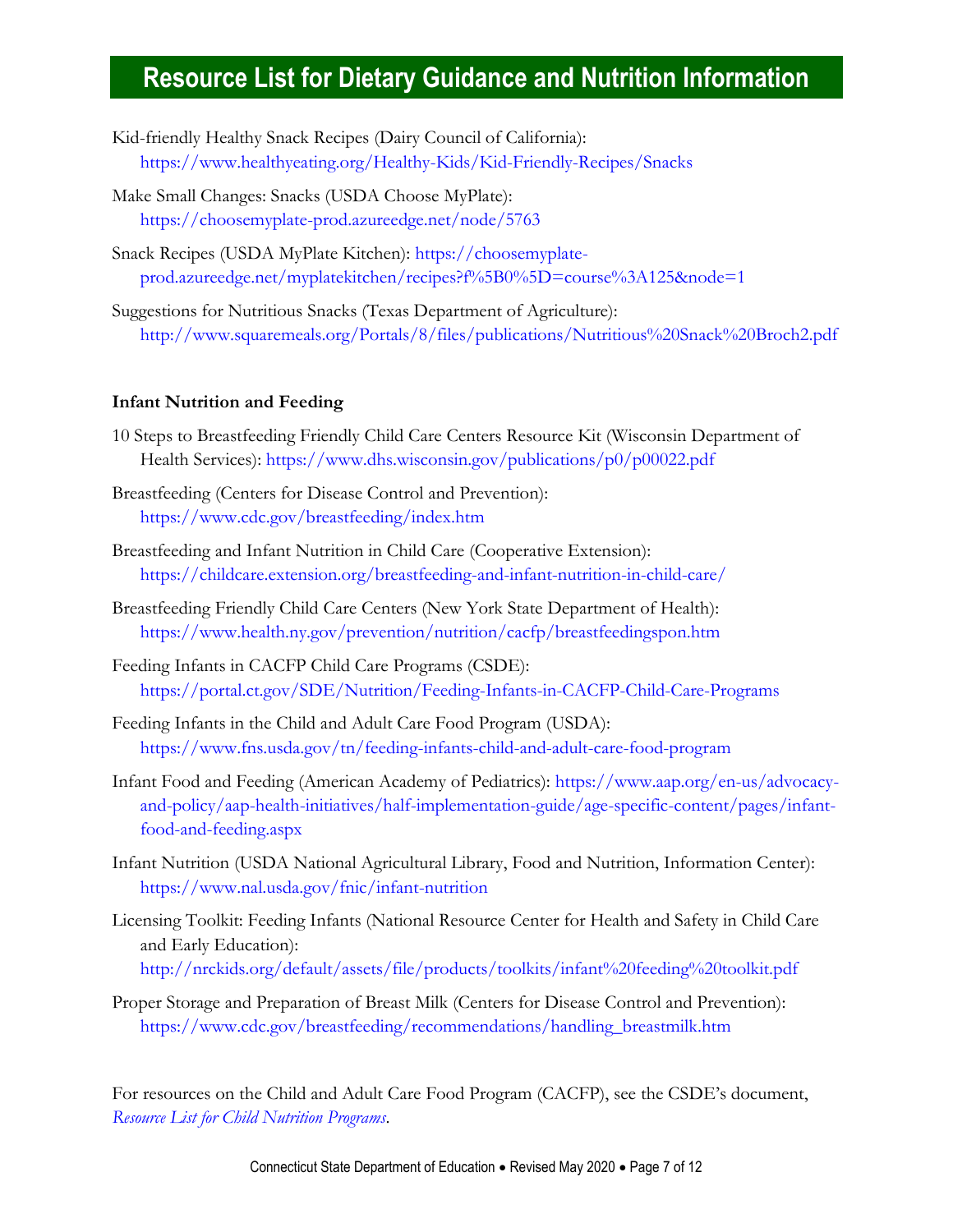### **Nutrition and Aging**

- Healthy Aging (Academy of Nutrition and Dietetics): <https://www.eatright.org/health/wellness/healthy-aging>
- Jean Mayer Human USDA Human Nutrition Center on Aging (Tufts University): <https://hnrca.tufts.edu/>
- MyPlate for Older Adults (Tufts University):<https://hnrca.tufts.edu/myplate/>
- National Institute on Aging (National Institutes of Health):<https://www.nia.nih.gov/>
- Nutrition and Aging Resources (The National Resource Center on Nutrition and Aging): <https://nutritionandaging.org/>
- Older Individuals (USDA National Agricultural Library, Food and Nutrition, Information Center <https://www.nal.usda.gov/fnic/older-individuals>

For resources on adult day care centers in the Child and Adult Care Food Program (CACFP), see the CSDE's document, *Resource [List for Child Nutrition Programs](https://portal.ct.gov/-/media/SDE/Nutrition/Resources/ResourcesChildNutritionPrograms.pdf)*.

### **Nutrition Information**

Academy of Nutrition and Dietetics: <https://www.eatright.org/>

- Action for Healthy Kids: <https://www.actionforhealthykids.org/>
- American Academy of Pediatrics:<https://www.aappublications.org/>
- American Council on Science and Health:<https://www.acsh.org/>
- Botanical Supplement Fact Sheets (National Institutes of Health, Office of Dietary Supplements): <https://ods.od.nih.gov/factsheets/list-Botanicals/>
- Center for Science in the Public Interest (CSPI): <https://cspinet.org/>
- Children & Families WebGuide: Expert-reviewed sites related to child development research and practical advice (Tufts University):<https://cfw.tufts.edu/>
- Dairy Council of California:<https://www.healthyeating.org/Home/Referer/dairycouncilofca>
- Dietary Supplements Fact Sheets (National Institutes of Health, Office of Dietary Supplements): <https://ods.od.nih.gov/factsheets/list-all/>
- Food and Nutrition Information Center (USDA National Agricultural Library): <https://www.nal.usda.gov/fnic>
- Food Nutrition & Health Education (University of Nebraska Cooperative Extension): <https://lancaster.unl.edu/food>

Food Research and Action Center (FRAC):<https://frac.org/>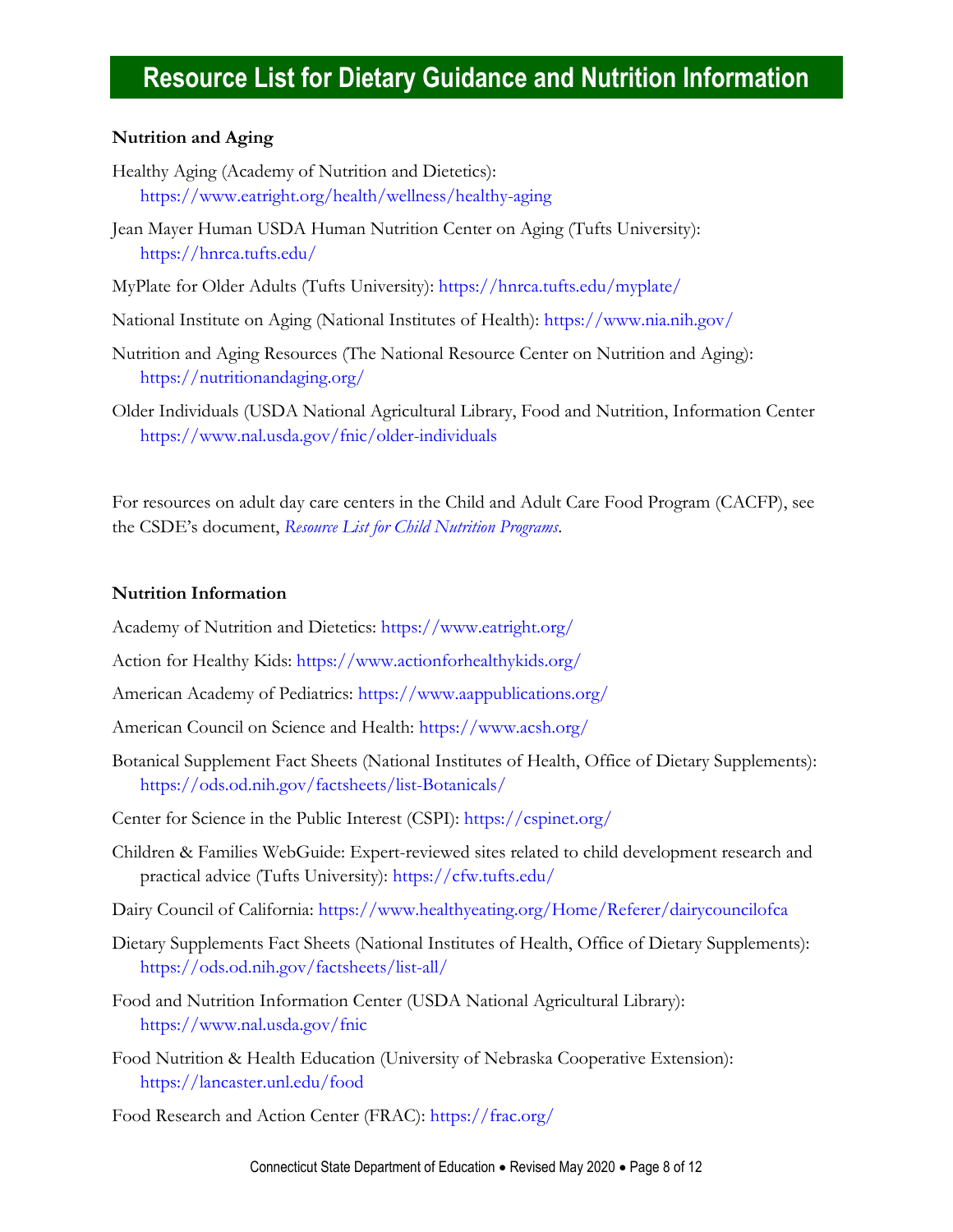- Kids Eat Right (Academy of Nutrition and Dietetics Foundation): <https://eatrightfoundation.org/why-it-matters/public-education/kids-eat-right/>
- KidsHealth Nutrition & Fitness Center (Nemours Foundation): <https://kidshealth.org/en/parents/center/fitness-nutrition-center.html#cat20738>
- MedlinePlus Antioxindants (National Institutes of Health, U.S. National Library of Medicine): <https://medlineplus.gov/antioxidants.html>
- MedlinePlus Food and Nutrition (National Institutes of Health, U.S. National Library of Medicine): <https://medlineplus.gov/foodandnutrition.html>
- MedlinePlus Minerals (National Institutes of Health, U.S. National Library of Medicine): <https://medlineplus.gov/minerals.html>
- MedlinePlus Vitamins (National Institutes of Health, U.S. National Library of Medicine): <https://medlineplus.gov/vitamins.html>
- MedlinePlus (National Institutes of Health, U.S. National Library of Medicine): <https://medlineplus.gov/>
- National Center for Complementary and Integrative Health (National Institutes of Health): <https://www.nccih.nih.gov/>
- National Center for Weight and Wellness:<https://centerforweightandwellness.com/>
- National Heart, Lung and Blood Institute (National Institutes of Health): <https://www.nhlbi.nih.gov/>
- Nutrition and Health Info Sheets (University of California. <https://nutrition.ucdavis.edu/outreach/nutr-health-info-sheets>
- Nutrition Basics (American Heart Association): <https://www.heart.org/en/healthy-living/healthy-eating/eat-smart/nutrition-basics>
- Nutrition.gov (USDA): <https://www.nutrition.gov/>
- Nutritive and Nonnutritive Sweetener Resources (USDA National Agricultural Library, Food and Nutrition, Information Center): [https://www.nal.usda.gov/fnic/nutritive-and-nonnutritive](https://www.nal.usda.gov/fnic/nutritive-and-nonnutritive-sweetener-resources)[sweetener-resources](https://www.nal.usda.gov/fnic/nutritive-and-nonnutritive-sweetener-resources)
- PubMed (National Institutes of Health, National Library of Medicine): <https://pubmed.ncbi.nlm.nih.gov/>
- SNAP-Ed Connection (USDA):<https://snaped.fns.usda.gov/>
- Spanish Language Health Information (National Institutes of Health):<https://salud.nih.gov/>
- The Nutrition Source (Harvard School of Public Health): <https://www.hsph.harvard.edu/nutritionsource/>
- University of Nebraska Cooperative Extension:<http://lancaster.unl.edu/food/>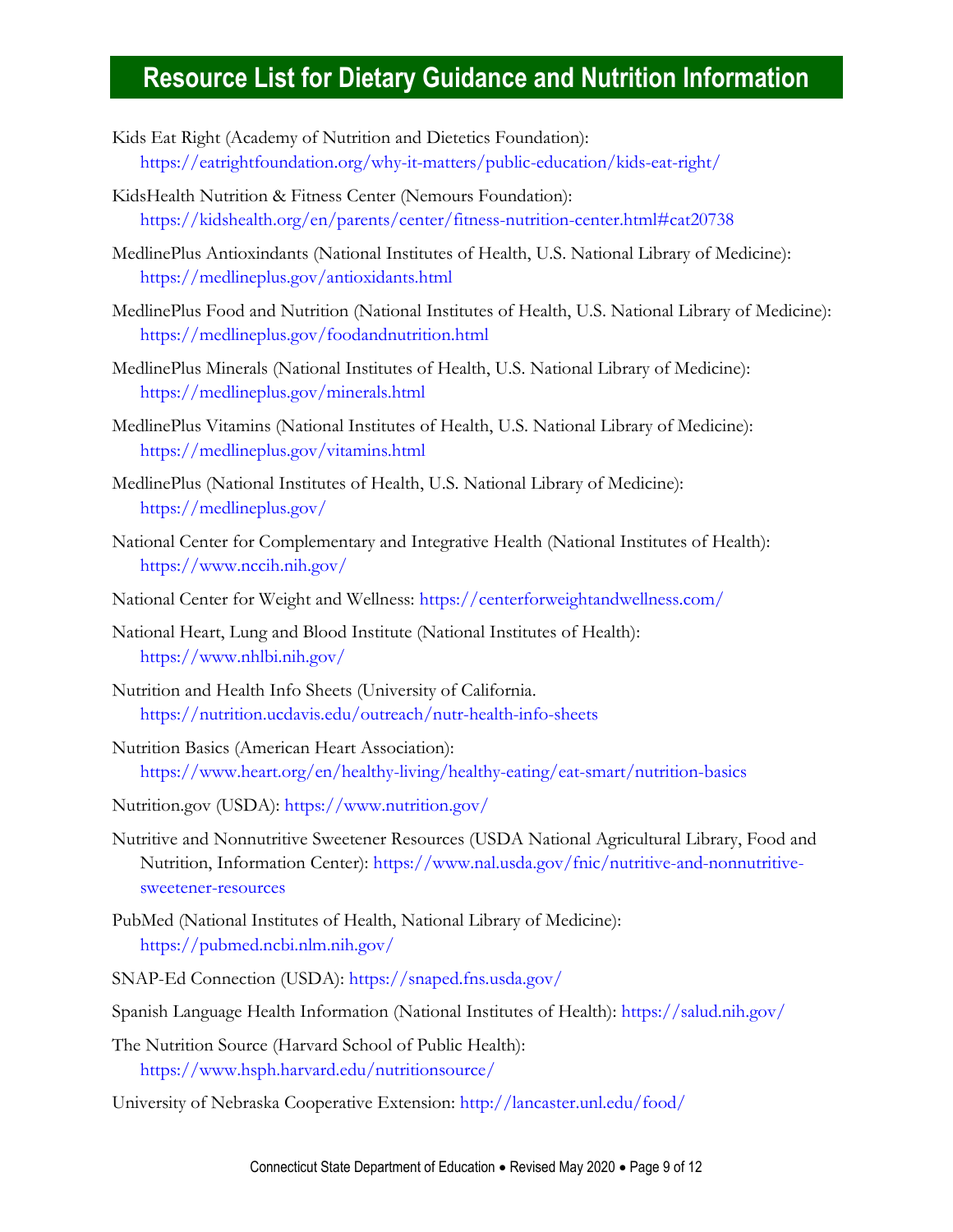- We Can! Ways to Enhance Children's Activity & Nutrition (National Institutes of Health, National Heart, Lung and Blood Institute):<https://www.nhlbi.nih.gov/health/educational/wecan/>
- Vitamin and Mineral Supplement Fact Sheets (National Institutes of Health, Office of Dietary Supplement):<https://ods.od.nih.gov/factsheets/list-VitaminsMinerals/>

### <span id="page-9-0"></span>**Nutrition Myths and Fad Diets**

- 10 Ways to Spot a Fad Diets (Wheat Foods Council): [http://wheatfoods.org/wp](http://wheatfoods.org/wp-content/uploads/2019/06/10WaystoSpotFadDiet.pdf)[content/uploads/2019/06/10WaystoSpotFadDiet.pdf](http://wheatfoods.org/wp-content/uploads/2019/06/10WaystoSpotFadDiet.pdf)
- Busted: Popular Diet Myths (WebMD):<https://www.webmd.com/diet/ss/slideshow-diet-myths>
- Consumer Information Health & Fitness (Federal Trade Commission): <https://www.consumer.ftc.gov/health>
- Evaluating Health Information (Medline Plus, National Institutes of Health, U.S. National Library of Medicine):<https://medlineplus.gov/evaluatinghealthinformation.html>
- Evaluating Internet Health Information: A Tutorial from the National Library of Medicine (Medline Plus):<https://medlineplus.gov/webeval/webeval.html>
- Fad Diet Review Handout (Communicating Food for Health): [https://foodandhealth.com/blog/wp](https://foodandhealth.com/blog/wp-content/handouts/Fad%20Diets/Fad%20Diet%20Checklist%20Copy.pdf)[content/handouts/Fad%20Diets/Fad%20Diet%20Checklist%20Copy.pdf](https://foodandhealth.com/blog/wp-content/handouts/Fad%20Diets/Fad%20Diet%20Checklist%20Copy.pdf)
- Fraud and Nutrition Misinformation (USDA National Agricultural Library, Food and Nutrition, Information Center):<https://www.nal.usda.gov/fnic/fraud-and-nutrition-misinformation>
- Health Fraud Scams (FDA):<https://www.fda.gov/consumers/health-fraud-scams>
- Health Information on the Web (FDA): [https://www.fda.gov/drugs/quick-tips-buying-medicines](https://www.fda.gov/drugs/quick-tips-buying-medicines-over-internet/health-information-web)[over-internet/health-information-web](https://www.fda.gov/drugs/quick-tips-buying-medicines-over-internet/health-information-web)
- Quackwatch: <https://quackwatch.org/>
- Some Myths about Nutrition & Physical Activity (National Institute of Diabetes and Digestive and Kidney Diseases): [https://www.niddk.nih.gov/health-information/weight-management/myths](https://www.niddk.nih.gov/health-information/weight-management/myths-nutrition-physical-activity)[nutrition-physical-activity](https://www.niddk.nih.gov/health-information/weight-management/myths-nutrition-physical-activity)
- The National Council Against Health Fraud (NCAHF):<https://www.ncahf.org/>
- <span id="page-9-1"></span>Weight Control Information Network (National Institute of Diabetes and Digestive and Kidney Diseases): <https://health.gov/node/136>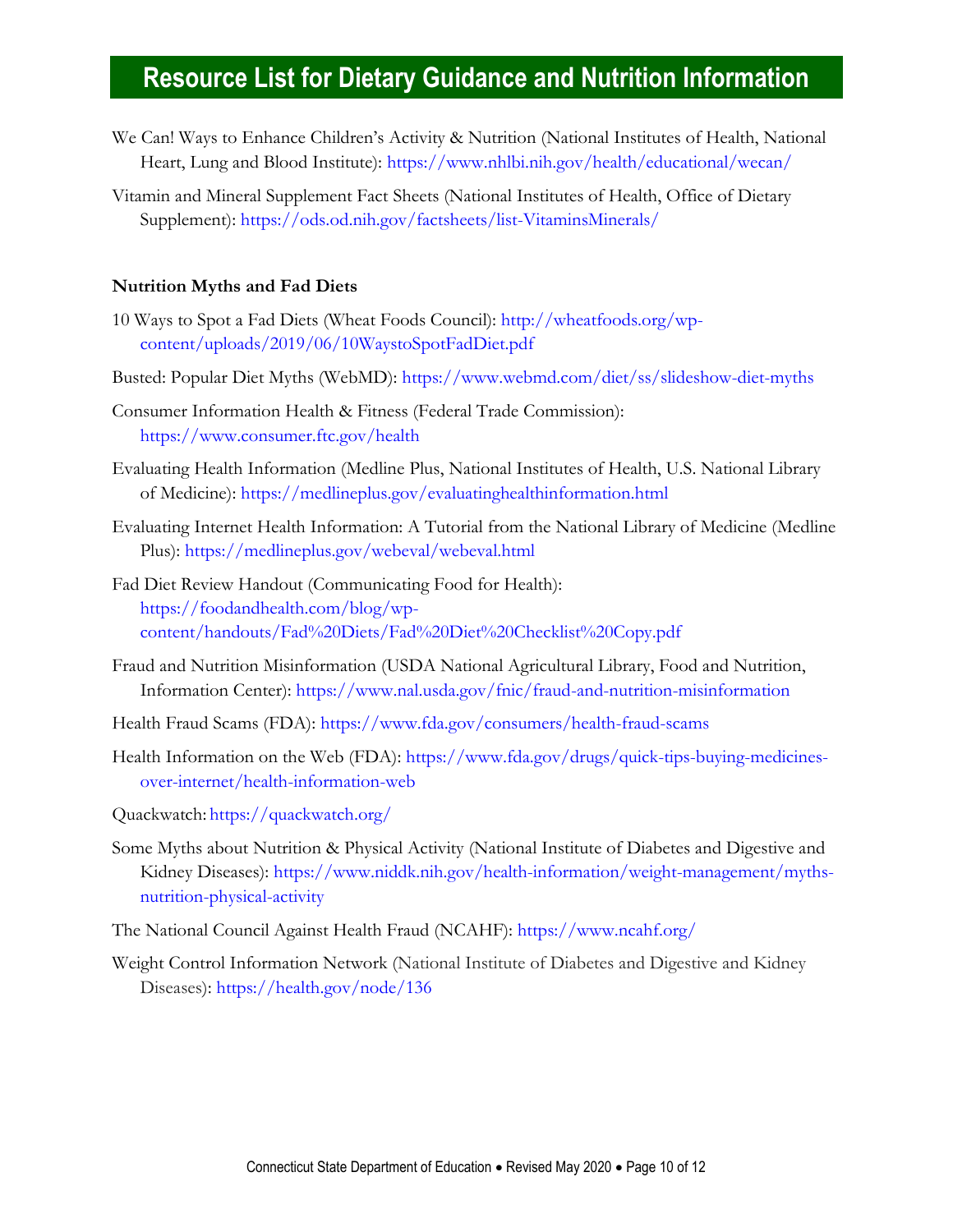### **Nutrition Resources for Families**

- Bright Futures Nutrition Family Fact Sheets (National Center for Education in Maternal and Child Health):<https://www.brightfutures.org/nutritionfamfact/>
- Core Nutrition Messages (USDA): <https://www.fns.usda.gov/core-nutrition/core-nutrition-messages>
- Fact Sheets for Families (California Childcare Health Program): <http://cchp.ucsf.edu/content/fact-sheets-families>
- Family Resources (USDA National Agricultural Library, Food and Nutrition, Information Center): <https://www.nal.usda.gov/fnic/family-resources>
- Food and Nutrition (USDA National Agricultural Library, Food and Nutrition, Information Center):<https://www.nutrition.gov/topics/audience/children/food-and-nutrition>
- Food Shopping and Meal Planning (USDA Nutrition.gov): [https://www.nutrition.gov/topics/shopping-cooking-and-food-safety/food-shopping-and](https://www.nutrition.gov/topics/shopping-cooking-and-food-safety/food-shopping-and-meal-planning)[meal-planning](https://www.nutrition.gov/topics/shopping-cooking-and-food-safety/food-shopping-and-meal-planning)
- MyPlate, MyWins for Families (USDA Choose MyPlate): <https://www.choosemyplate.gov/browse-by-audience/view-all-audiences/families>
- Nibbles for Health: Nutrition Newsletters for Parents of Young Children (USDA): <https://www.fns.usda.gov/tn/nibbles>
- Nutrition and Your Child Newsletter (Children's Nutrition Research Center, Baylor College of Medicine): [https://www.bcm.edu/departments/pediatrics/sections-divisions-centers/childrens](https://www.bcm.edu/departments/pediatrics/sections-divisions-centers/childrens-nutrition-research-center/news/cnrc-newsleters)[nutrition-research-center/news/cnrc-newsleters](https://www.bcm.edu/departments/pediatrics/sections-divisions-centers/childrens-nutrition-research-center/news/cnrc-newsleters)
- Parent Tips and Handbook (We Can! National Institutes of Health, National Heart, Lung and Blood Institute): [https://www.nhlbi.nih.gov/health/educational/wecan/tools](https://www.nhlbi.nih.gov/health/educational/wecan/tools-resources/nutrition.htm#handbook)[resources/nutrition.htm#handbook](https://www.nhlbi.nih.gov/health/educational/wecan/tools-resources/nutrition.htm#handbook)

For more nutrition resources for families, see "Games and Activities" and "Nutrition Handouts" in the CSDE's document, *[Resource List for Nutrition Education](https://portal.ct.gov/-/media/SDE/Nutrition/Resources/ResourcesNutritionEducation.pdf)*.